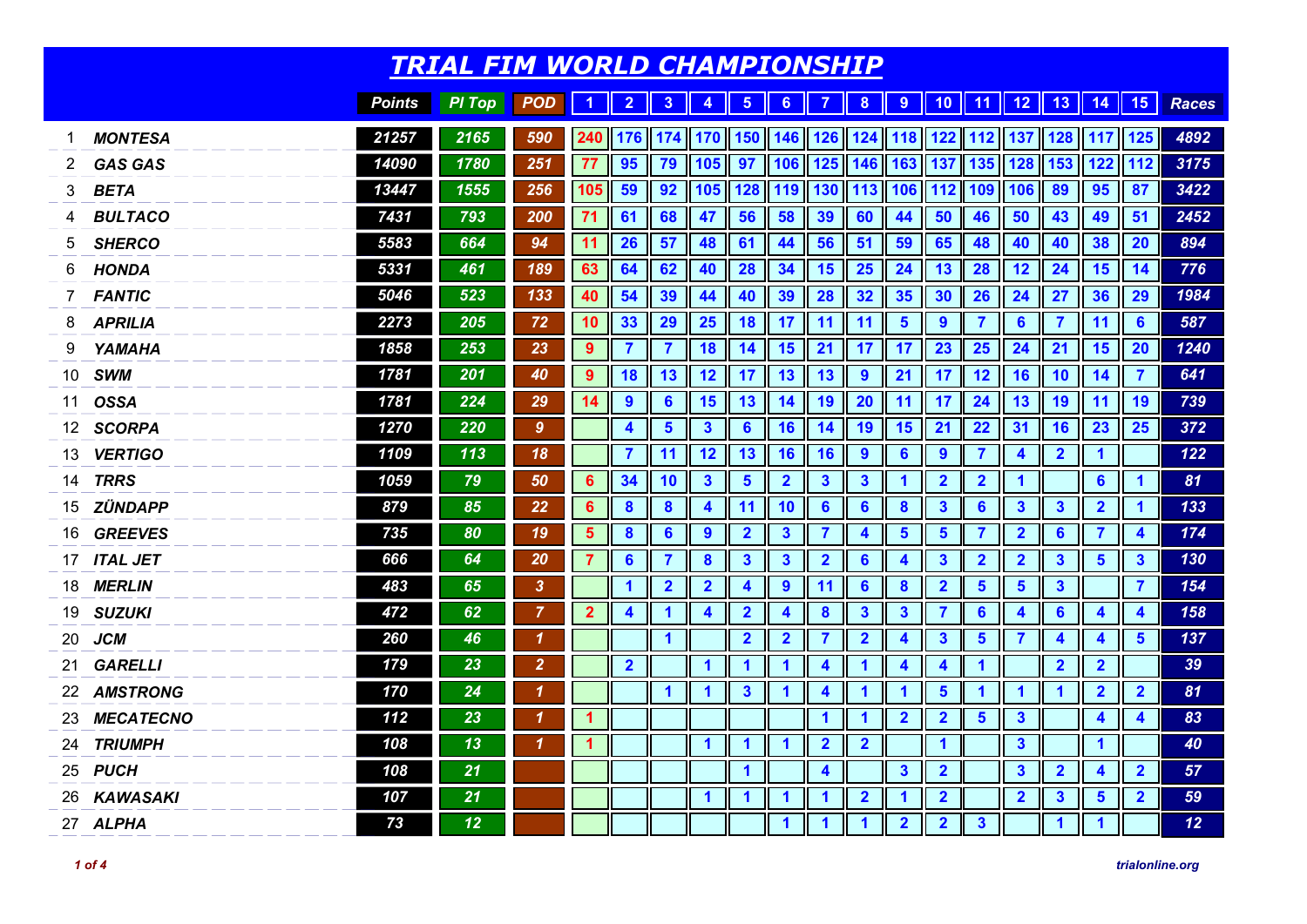|    |                  |                     | <u>TRIAL FIM WORLD CHAMPIONSHIP</u> |                            |           |                      |                |                      |               |                         |                         |                         |                         |                         |                         |                         |                         |                         |                         |                  |
|----|------------------|---------------------|-------------------------------------|----------------------------|-----------|----------------------|----------------|----------------------|---------------|-------------------------|-------------------------|-------------------------|-------------------------|-------------------------|-------------------------|-------------------------|-------------------------|-------------------------|-------------------------|------------------|
|    |                  | <b>Points</b>       | <b>PI Top</b>                       | POD                        | $\vert$ 1 | $\overline{2}$       | 3 <sup>°</sup> | $\blacktriangleleft$ | $5 \parallel$ | 6                       | $\overline{7}$          |                         |                         |                         |                         |                         |                         | 8 9 10 11 12 13 14 15   |                         | Races            |
|    | 28 JOTAGAS       | 73                  | 14                                  |                            |           |                      |                |                      |               |                         | $\blacktriangleleft$    |                         | $\mathbf{3}$            | $\mathbf 1$             | $\overline{\mathbf{5}}$ | $\mathbf 1$             | $\overline{\mathbf{2}}$ | 1                       |                         | 14               |
|    | 29 JGAS          | 53                  | 14                                  |                            |           |                      |                |                      |               |                         |                         |                         | $\overline{\mathbf{2}}$ |                         | $\mathbf{1}$            | $5\phantom{1}$          | $\mathbf{3}$            | $\overline{2}$          | $\mathbf 1$             | 14               |
|    | 30 MAICO         | 39                  | 6 <sup>°</sup>                      | $\overline{\mathbf{1}}$    |           | $\blacktriangleleft$ |                |                      |               |                         | $\overline{\mathbf{1}}$ | $\blacktriangleleft$    |                         |                         |                         |                         | $\blacktriangleleft$    |                         | $\overline{\mathbf{2}}$ | 11               |
|    | 31 HUSQVARNA     | 37                  | $6\phantom{a}$                      |                            |           |                      |                |                      |               |                         | $\mathbf{3}$            | $\blacktriangleleft$    |                         |                         |                         |                         |                         |                         | $\overline{\mathbf{2}}$ | 12               |
|    | 32 JTG           | 27                  | $6\phantom{a}$                      |                            |           |                      |                |                      |               |                         |                         |                         | $\blacktriangleleft$    |                         | $\overline{\mathbf{2}}$ | $\overline{\mathbf{2}}$ |                         | $\blacktriangleleft$    |                         | 9 <sup>°</sup>   |
|    | 33 JJKOBAS       | 23                  | $\boldsymbol{4}$                    |                            |           |                      |                |                      |               | $\blacktriangleleft$    |                         |                         |                         | $\blacktriangleleft$    | $\blacktriangleleft$    |                         |                         | $\blacktriangleleft$    |                         | 13               |
| 34 | <b>WSK</b>       | 21                  | 4                                   |                            |           |                      |                |                      |               | $\overline{\mathbf{1}}$ |                         |                         |                         | $\blacktriangleleft$    |                         |                         | $\blacktriangleleft$    | $\overline{\mathbf{1}}$ |                         | 26               |
|    | 35 MZ            | 20                  | $\overline{\mathbf{3}}$             |                            |           |                      |                |                      |               |                         |                         | $\overline{\mathbf{1}}$ | $\overline{\mathbf{1}}$ |                         | $\blacktriangleleft$    |                         |                         |                         |                         | 3 <sup>°</sup>   |
| 36 | <b>MORINI</b>    | 17                  | $\boldsymbol{\mathcal{L}}$          | $\boldsymbol{\mathcal{L}}$ |           | $\mathbf{1}$         |                |                      |               |                         |                         |                         |                         |                         |                         |                         |                         |                         |                         | $\mathbf{1}$     |
|    | 37 CHEETA        | 12                  | $\mathbf{3}$                        |                            |           |                      |                |                      |               |                         |                         |                         |                         |                         | $\blacktriangleleft$    | $\blacktriangleleft$    | $\overline{\mathbf{1}}$ |                         |                         | $\overline{7}$   |
| 38 | <b>MONARK</b>    | 12                  | $\mathbf{3}$                        |                            |           |                      |                |                      |               |                         |                         |                         |                         | $\blacktriangleleft$    | $\overline{\mathbf{1}}$ |                         |                         |                         | $\mathbf{1}$            | $5\phantom{.0}$  |
|    | 39 ALFER         | 12                  | $\overline{\mathcal{A}}$            |                            |           |                      |                |                      |               |                         |                         |                         |                         |                         |                         | $\overline{\mathbf{2}}$ | $\overline{\mathbf{1}}$ |                         | $\blacktriangleleft$    | 25               |
|    | 40 GILERA        | 12                  | $\boldsymbol{4}$                    |                            |           |                      |                |                      |               |                         |                         |                         |                         | $\blacktriangleleft$    |                         | $\blacktriangleleft$    |                         |                         | $\overline{2}$          | $\overline{4}$   |
|    | 41 KTM           | 11                  | $\overline{2}$                      |                            |           |                      |                |                      |               |                         |                         |                         |                         | $\overline{\mathbf{1}}$ | $\blacktriangleleft$    |                         |                         |                         |                         | 14               |
|    | 42 DOT           | 11                  | $\overline{2}$                      |                            |           |                      |                |                      |               |                         |                         | $\overline{\mathbf{1}}$ |                         |                         |                         |                         |                         | $\blacktriangleleft$    |                         | 5 <sup>5</sup>   |
|    | 43 SPRITE        | 4                   | $\boldsymbol{\mathcal{L}}$          |                            |           |                      |                |                      |               |                         |                         |                         |                         |                         |                         | $\blacktriangleleft$    |                         |                         |                         | 19               |
|    | 44 HERCULES      | 4                   | $\boldsymbol{\mathcal{L}}$          |                            |           |                      |                |                      |               |                         |                         |                         |                         |                         |                         | $\blacktriangleleft$    |                         |                         |                         | $\overline{7}$   |
|    | 45 R.ENDFIELD    | 4                   | $\boldsymbol{\mathcal{L}}$          |                            |           |                      |                |                      |               |                         |                         |                         |                         |                         |                         | $\overline{\mathbf{1}}$ |                         |                         |                         | $\boldsymbol{4}$ |
| 46 | <b>HM FUTURE</b> | 4                   | $\boldsymbol{\mathcal{L}}$          |                            |           |                      |                |                      |               |                         |                         |                         |                         |                         |                         | $\blacktriangleleft$    |                         |                         |                         | 2 <sup>1</sup>   |
|    | 47 BSA           | 4                   | $\overline{2}$                      |                            |           |                      |                |                      |               |                         |                         |                         |                         |                         |                         |                         | $\blacktriangleleft$    |                         | $\mathbf{1}$            | $6\phantom{a}$   |
|    | 48 CZ            | $\boldsymbol{3}$    | $\boldsymbol{\mathcal{L}}$          |                            |           |                      |                |                      |               |                         |                         |                         |                         |                         |                         |                         | $\blacktriangleleft$    |                         |                         | 18               |
| 49 | <b>WASP</b>      | $\mathbf{3}$        | $\boldsymbol{\mathcal{L}}$          |                            |           |                      |                |                      |               |                         |                         |                         |                         |                         |                         |                         | $\overline{\mathbf{1}}$ |                         |                         | $\overline{7}$   |
| 50 | <b>SACHS</b>     | $\mathbf{2}$        | $\boldsymbol{\mathcal{L}}$          |                            |           |                      |                |                      |               |                         |                         |                         |                         |                         |                         |                         |                         | $\blacktriangleleft$    |                         | 9 <sup>°</sup>   |
| 51 | <b>JAWA</b>      | $\boldsymbol{\eta}$ | $\boldsymbol{\mathcal{L}}$          |                            |           |                      |                |                      |               |                         |                         |                         |                         |                         |                         |                         |                         |                         | $\blacktriangleleft$    | 33               |
|    | 52 DUCATI        | $\boldsymbol{\eta}$ | $\boldsymbol{\mathcal{L}}$          |                            |           |                      |                |                      |               |                         |                         |                         |                         |                         |                         |                         |                         |                         | $\blacktriangleleft$    | $\mathbf{1}$     |
|    | <b>GORI</b>      | 0                   |                                     |                            |           |                      |                |                      |               |                         |                         |                         |                         |                         |                         |                         |                         |                         |                         | 11               |
|    | <b>DALESMAN</b>  | 0                   |                                     |                            |           |                      |                |                      |               |                         | Ш                       |                         |                         |                         |                         |                         |                         |                         |                         | 10               |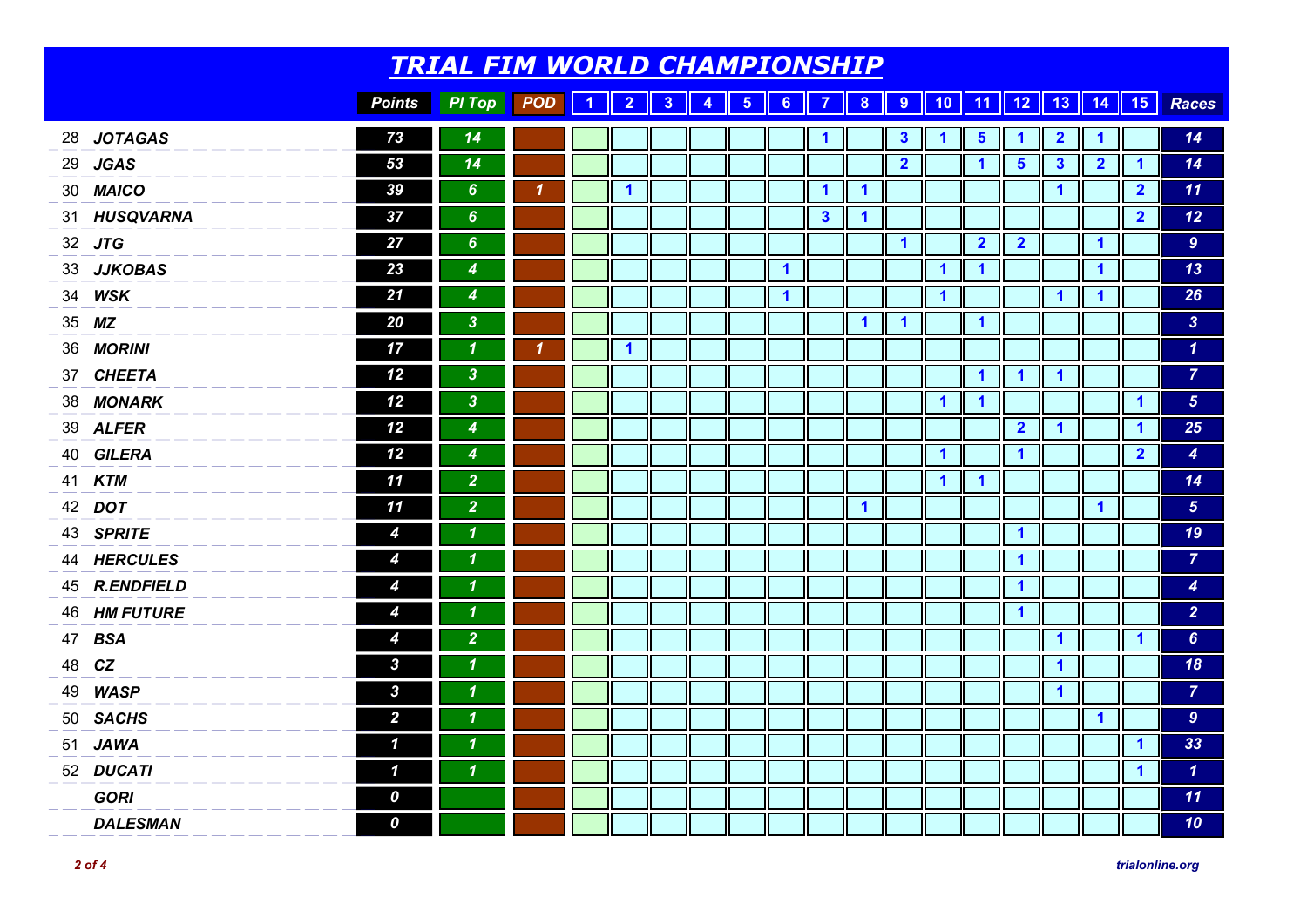|                   |                  | <b>TRIAL FIM WORLD CHAMPIONSHIP</b> |            |  |  |  |  |  |  |  |                                                                         |
|-------------------|------------------|-------------------------------------|------------|--|--|--|--|--|--|--|-------------------------------------------------------------------------|
|                   | <b>Points</b>    | PI Top                              | <b>POD</b> |  |  |  |  |  |  |  | 1   2   3   4   5   6   7   8   9   10   11   12   13   14   15   Races |
| <b>VOSHOW</b>     | 0                |                                     |            |  |  |  |  |  |  |  | $\overline{7}$                                                          |
| <b>TRANS-AMA</b>  | 0                |                                     |            |  |  |  |  |  |  |  | 5 <sup>5</sup>                                                          |
| <b>COTTON</b>     | 0                |                                     |            |  |  |  |  |  |  |  | 5 <sub>5</sub>                                                          |
| <b>MOTOBECANE</b> | 0                |                                     |            |  |  |  |  |  |  |  | 5 <sub>5</sub>                                                          |
| <b>AJS</b>        | 0                |                                     |            |  |  |  |  |  |  |  | 5 <sup>5</sup>                                                          |
| <b>JAMES</b>      | 0                |                                     |            |  |  |  |  |  |  |  | $\boldsymbol{4}$                                                        |
| <b>ANTILOPE</b>   | 0                |                                     |            |  |  |  |  |  |  |  | $\overline{3}$                                                          |
| <b>ARIEL</b>      | 0                |                                     |            |  |  |  |  |  |  |  | 3 <sup>°</sup>                                                          |
| <b>MILLER</b>     | 0                |                                     |            |  |  |  |  |  |  |  | 3 <sup>°</sup>                                                          |
| <b>BUTLER</b>     | 0                |                                     |            |  |  |  |  |  |  |  | 3 <sup>°</sup>                                                          |
| <b>GUZZI</b>      | 0                |                                     |            |  |  |  |  |  |  |  | 3 <sup>°</sup>                                                          |
| <b>MATCHLESS</b>  | 0                |                                     |            |  |  |  |  |  |  |  | 2 <sup>1</sup>                                                          |
| <b>FR.BARNETT</b> | 0                |                                     |            |  |  |  |  |  |  |  | $\overline{2}$                                                          |
| <b>SWN</b>        | 0                |                                     |            |  |  |  |  |  |  |  | $\mathbf{1}$                                                            |
| <b>MACBRIDE</b>   | $\boldsymbol{o}$ |                                     |            |  |  |  |  |  |  |  | $\boldsymbol{\mathcal{L}}$                                              |
| <b>MAC</b>        | 0                |                                     |            |  |  |  |  |  |  |  | $\mathbf{1}$                                                            |
| <b>FOURNALES</b>  | 0                |                                     |            |  |  |  |  |  |  |  | $\mathbf{1}$                                                            |
| <b>APRILI4</b>    | $\boldsymbol{o}$ |                                     |            |  |  |  |  |  |  |  | $\boldsymbol{\mathcal{L}}$                                              |
| <b>SARA</b>       | 0                |                                     |            |  |  |  |  |  |  |  | $\mathbf{1}$                                                            |
| <b>JAWAOSSA</b>   | $\boldsymbol{o}$ |                                     |            |  |  |  |  |  |  |  | $\mathbf{1}$                                                            |
| JP                | $\boldsymbol{o}$ |                                     |            |  |  |  |  |  |  |  | $\mathbf{1}$                                                            |
| <b>KPT</b>        | 0                |                                     |            |  |  |  |  |  |  |  | $\boldsymbol{\mathcal{L}}$                                              |
| <b>DMW</b>        | $\boldsymbol{o}$ |                                     |            |  |  |  |  |  |  |  | $\mathbf{1}$                                                            |
| <b>DERBI</b>      | $\boldsymbol{o}$ |                                     |            |  |  |  |  |  |  |  | $\mathbf{1}$                                                            |
| <b>SPECIAL</b>    | $\boldsymbol{o}$ |                                     |            |  |  |  |  |  |  |  | $\mathbf{1}$                                                            |
| <b>SOCOVEL</b>    | 0                |                                     |            |  |  |  |  |  |  |  | $\mathbf{1}$                                                            |
| <b>JAWACZ</b>     | $\boldsymbol{o}$ |                                     |            |  |  |  |  |  |  |  | $\boldsymbol{\mathcal{L}}$                                              |